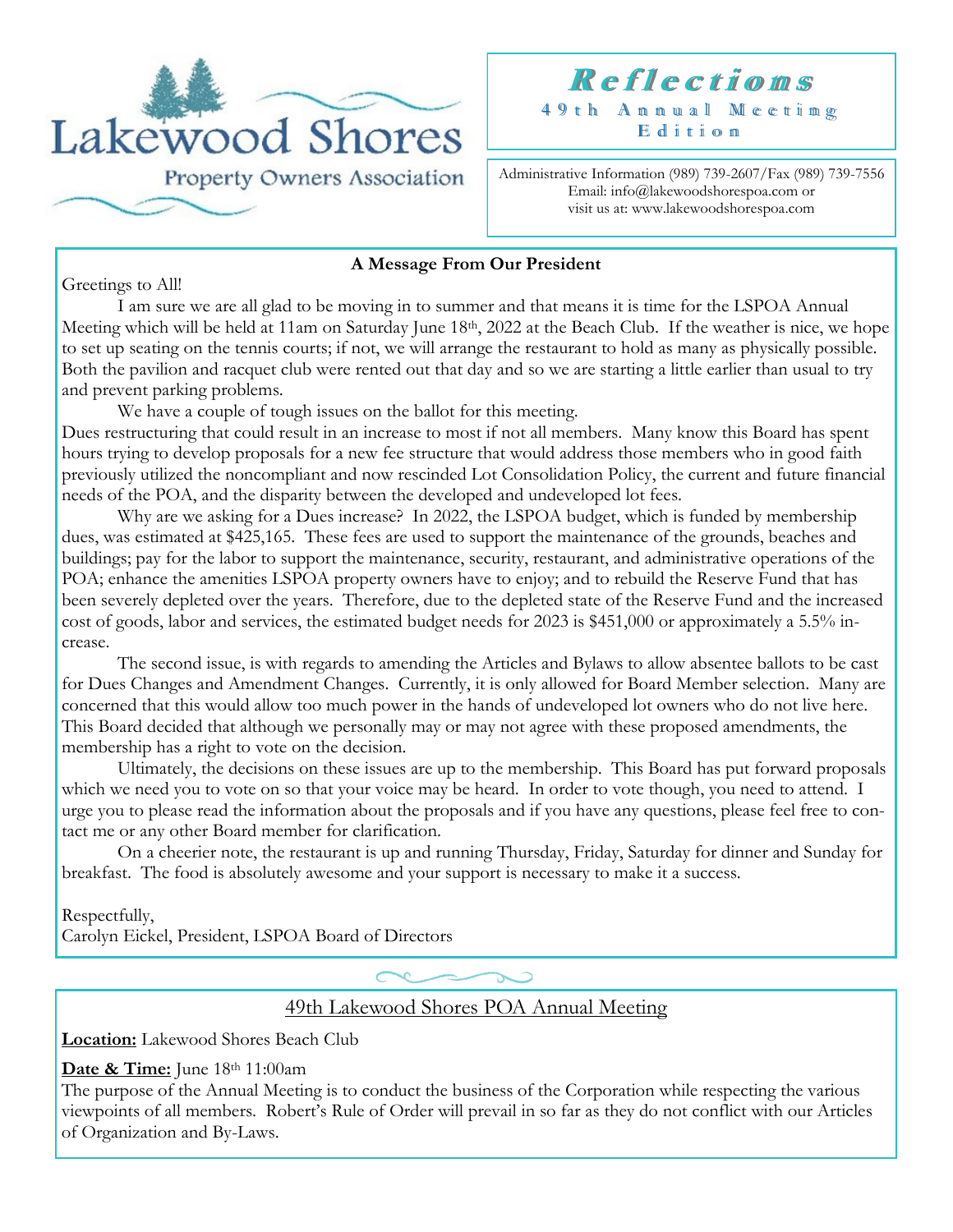Our Nomination Committee received 5 nominations and all 5 accepted the nomination. They are listed below. During our Annual Meeting, we will be voting to fill four (4) positions. **(Write in candidates will NOT be accepted).**

Each membership is entitled to one vote regardless of the number of lots owned providing said membership is in good standing. Written proxies will not be accepted. For the purpose of an election of members of the Board of Directors, only one absentee ballot may be procured by a property owner in good standing from the business office of the Corporation. Absentee Ballots are to be mailed to the member upon request and must be returned at least ten (10) days before the day of the election.

#### **CANDIDATES FOR THE BOARD OF DIRECTORS**

**John Bard: (Incumbent)** My professional experience has been in retail where I was a Senior Regional Director for SBH Holdings which is a chain of beauty supply stores. I supervised 9 District Managers and was responsible for the P&L for 200 stores with collective sales of \$120 million. I worked out of the support center and was the key person in most new initiatives introduced by the company. Communication and being proactive making effective changes were key to the role.

My agenda with the POA is to be an effective voice and advocate for the POA members. I do not have a personal agenda other than improving the current benefits we enjoy as POA members and helping to create a better living environment and introduce additional benefits that would make Lakewood Shores an even more desirable place to live.

**Kristine Handy: (Incumbent)** Hello, I am Kristine Handy. My husband and I moved to Lakewood Shores in August 2019 after spending many summers camping at the local state parks. I was born and raised in mid-Michigan, spent time living in North Carolina and northern Virginia before returning to Michigan 13 years ago. We both are outdoors enthusiast, we love to camp, fish and to spend time around the fire pit we built in our backyard. We have great pride in home ownership! I am a Senior Contract Manager with Accenture LLP, I manage a portfolio of 10 client accounts, and day to day, I work closely with each client account to find ways to maximize revenue, manage risk and to ensure that Accenture complies with its contractual obligations. I also work closely with Accenture's Legal Department to obtain good commercial arrangements, review and counsel new offerings. Prior to Accenture, I spent 12 years with the American Red Cross in the Procurement and Contracting Departments in Washington DC. I have been serving on the board since September 2021, filling a vacancy. My goal when I was asked to join was to help drive a clear understand of the community's direction, better communication and most of all, transparency. I believe that has occurred and now I would like to continue on the board as I know I would continue to make a valuable member of the board due to my background in Procurement, Contracting and the pride I have for our community.

**Jim Martin:** Hello, I'm Jim Martin and I'm hoping to become a member of the Lakewood Shores board. My wife Rhonda and I are year-round residents of Lakewood Shores since buying our retirement home in the POA a little over 15 months ago. We are both Michigan natives who followed our careers out of state – to Illinois, Arizona and Texas – but we knew we wanted to come "home" when it was time to plan for retirement. We enjoy living in this area, and appreciate the benefits afforded by being within the POA. I have been retired since the spring of 2020 while Rhonda plans on retiring at the end of this year. We are the very proud parents of two adult sons, and four-time grandparents (two of each). My goals as a member of the board are to continue to stabilize the POA, both from a financial and structural perspective, and work to increase involvement and participation of the membership in events, activities and the amenities available. I have always been of the opinion that communication is very important in any organization. Transparency, and open, honest communication with the membership will allow the board to be its most effective. I will strive to ensure that this will be a key component of the board's direction moving forward. I feel the current board has done a fantastic job of navigating through some very difficult challenges and have put the association on a very positive path for future success.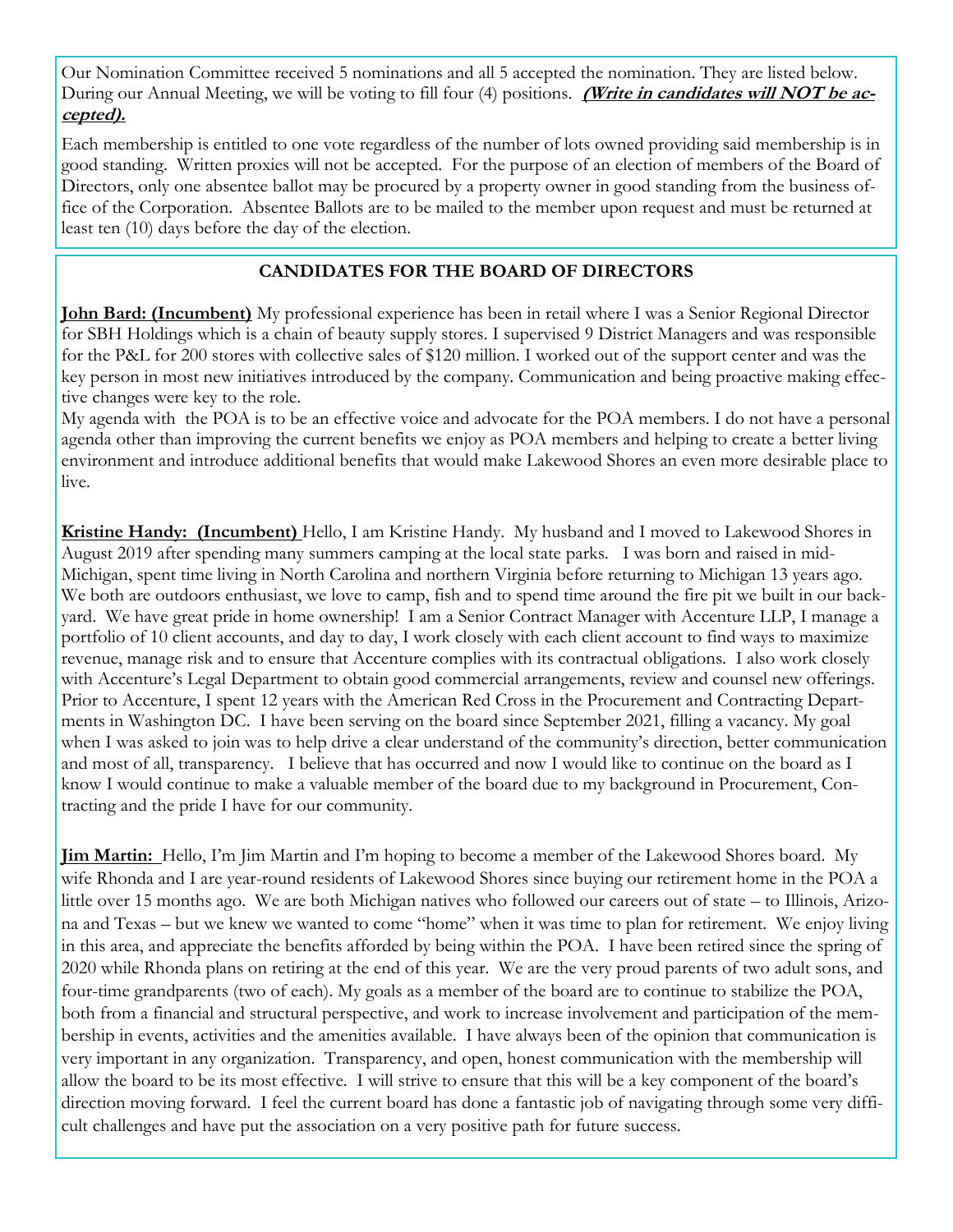My background working in management positions within corporate business organizations has given me the experience in working in a collaborative, team environment where compromise and execution are key components of success. I spent close to 40 years in procurement/supplier relationship management roles for major national IT product and services companies. In my Manager and Director positions I participated in cross-functional teams to develop goals and objectives for the organization, as well as having hiring and firing responsibilities, so I am well attuned to making tough decisions.

**Mike Martin:** Michael Martin: My wife and I have lived in Lakewood Shores for 1.5 years. We originally purchased our home to use as a summer residence. Although after spending the first six months here we found we loved the area and the people so much that we sold our retirement home in Florida and made Lakewood Shores our primary residence. I believe that community involvement is important. Since moving here I have joined the maintenance committee, volunteered to aid in dock removal, area clean up, event set up, Holiday decorating, etc.. My wife and I hosted a few college football Saturdays last fall and currently host weekly Euchre.

I retired from NCR Corporation in 2018 after 41 years of service. During my career I held positions in NCR's field engineering, account support, and service design divisions. Responsibilities included retail customer POS support, office systems support, help desk management, account support management of a "Big 5" retail account, and design serviceability/maintainability of new product releases.

I believe our POA amenities are unique and are the best on this side of the state. I also believe that our current board is making great strides to improve and maintain these amenities. My wife and I are very proud to call Lakewood Shores' our home.

Over my professional career I had a proven record of effective problem solving, multi-tasking, team building, all with positive financial results. I'd like to ask for your support in electing me to the board. I feel that I could add value assisting the board in making Lakewood Shores an even better place to call home.

**David Nesbit**t My name is David Nesbitt, my wife and I are new to the Oscoda community. I am interested to join the board because I have 38 years of experience working as an executive with boards of directors in the nonprofit sector. I have served on several boards and numerous committees during my career. I have been serving as a volunteer Bible Study teacher for 24 years. I currently teach at 2 churches. I had served 3 ¾ years as a Chaplin at the Oakland County Jail until the start of the pandemic.

My wife and I have 3 adult daughters. One is developmentally challenged and still living with us. One serves as a physician at a military hospital outside of Washington D.C. and our youngest helps customize CRM services for customers and will be married in early September 2022.

I believe both my professional and personal volunteer work has prepared me well to serve as a board member of the Lakewood Shores POA.

We have a home in the POA and also maintain a primary residence in Sterling Heights, MI. It is our long-term plan to move permanently to Oscoda.

## **There are two Dues proposals: PROPOSAL 'A' and PROPOSAL 'B' to be voted on at the 2022 Annual Meeting.**

- Both proposals comply with Article VI, Section 2 that each lot must be assessed a fee
- Both proposals remove the penalty for accrued fees. In the event the previously consolidated home owner chooses to split, sell or transfers their lots to another, they **would not** be subject to the rescinded Consolidation Policy's back charge for any fees
- Both proposals help create a healthier association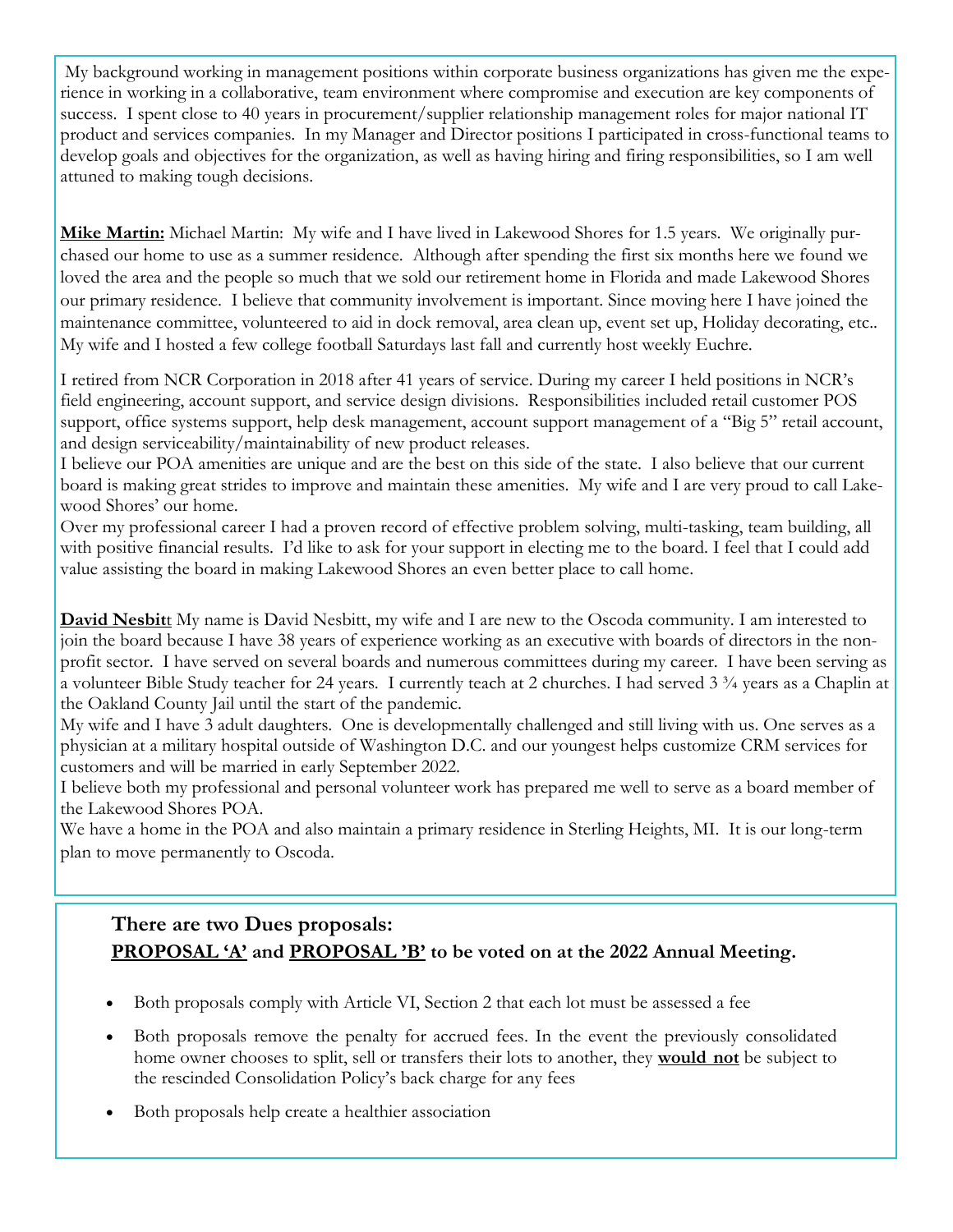Per Article VI, Section 2 … Annual membership fees shall not be changed without prior notice (as provided in Section 1.6 of the By-Laws) and the approval **vote of a majority of the eligible members of the Corporation physically present and voting at a properly called meeting**.

## Proposal **'A'**

- This proposal is offered because those homeowners previously consolidated did so believing that the now rescinded Consolidation Policy was previously allowed in accordance with the Articles and Bylaws
- Discounted lot fees would only apply to previously consolidated homeowners
	- In order to satisfy Article VI, Section 2 each previously consolidated homeowner would be charged a fee of \$50 per contiguous lot (up to three contiguous undeveloped lots attached to a developed lot)
	- At such time as the previously consolidated homeowner sells, splits or transfers their property to another, *the new owner would no longer be eligible for this discounted rate and would be charged the undeveloped lot fee for each additional lot previously consolidated to the developed lot*.

Example

|                                                    | 2023 Devel-<br>oped Lot (w/<br>Home) | <b>First Contiguous</b><br>Lot | Second Contigu-<br>ous Lot | Third Contiguous<br>Lot | Total 2023<br>Lot Fees |
|----------------------------------------------------|--------------------------------------|--------------------------------|----------------------------|-------------------------|------------------------|
| Previously Consolidated<br>Homeowners              | 410                                  | 50                             |                            |                         | 460                    |
|                                                    |                                      |                                | 50                         | 50                      | 510<br>560             |
| New Homeowner of Previ-<br>ously Consolidated Lots | 410                                  | 240                            |                            |                         | 650                    |
|                                                    |                                      |                                | 240                        |                         | 890                    |
|                                                    |                                      |                                |                            | 240                     | 1130                   |

Lot fees would be raised on developed lots by \$20, raising the lot fee to \$410 from the current \$390. Each additional contiguous lot attached to a developed lot would be assessed a fee equal to an undeveloped lot, which with this proposal would be \$240.

Example

|                                       | 2023 Developed<br>Lot $(w/Home)$                        | First extra lot | Second extra lot | Third extra lot | Total 2023<br>Lot Fees |
|---------------------------------------|---------------------------------------------------------|-----------------|------------------|-----------------|------------------------|
| Home, single lot                      | 410                                                     |                 |                  |                 | 410                    |
| Home, with extra contiguous<br>lot(s) | 410                                                     | 240             |                  |                 | 650                    |
|                                       |                                                         |                 | 240              |                 | 890                    |
|                                       |                                                         |                 |                  | 240             | 1130                   |
| $\mathbf{r}$ $\mathbf{r}$             | $111$ $11$ $11$ $11$ $1 \& 10$ $11$ $1$ $1 \& 10$ $100$ |                 |                  |                 |                        |

Lot fees would be raised on undeveloped lots by \$10, raising the lot fee to \$240 from the current \$230.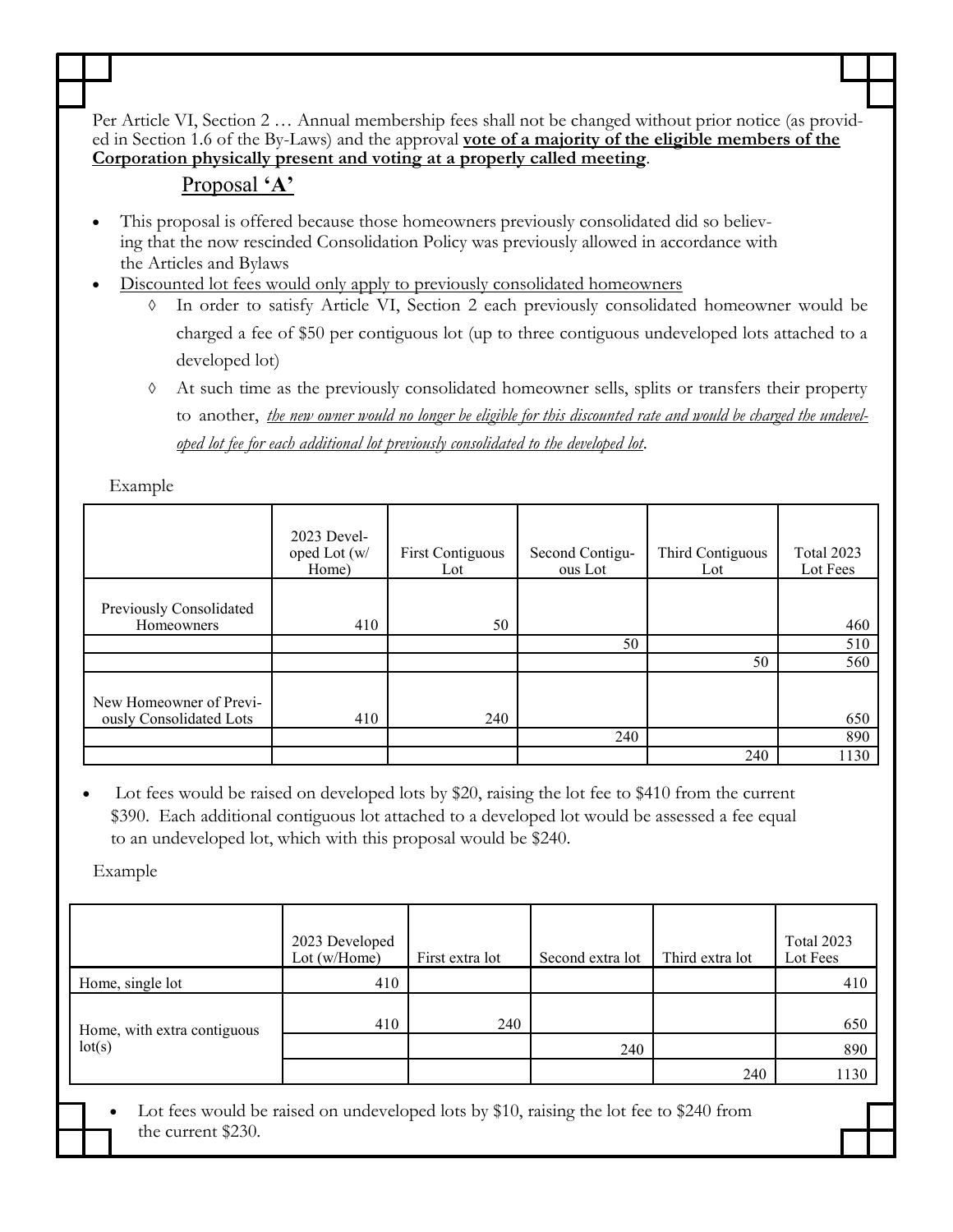| Example                            |                         |                 |                  |                 |                               |  |
|------------------------------------|-------------------------|-----------------|------------------|-----------------|-------------------------------|--|
|                                    | 2023 Undeveloped<br>Lot | First extra lot | Second extra lot | Third extra lot | <b>Total 2023</b><br>Lot Fees |  |
| Single Undeveloped lot             | 240                     |                 |                  |                 | 240                           |  |
|                                    |                         | 240             |                  |                 | 480                           |  |
| Each additional Undeveloped<br>lot |                         |                 | 240              |                 | 720                           |  |
|                                    |                         |                 |                  | 240             | 960                           |  |

### Proposal **'B'**

- This proposal reduces fee disparity between developed and undeveloped lot owners as single lot fees become closer and discounts for additional contiguous lots are terminated.
- A developed lot with a home would reduce from \$390 to \$315. All contiguous lots to the home would be charged the undeveloped lot fee.
- An undeveloped lot would increase from \$230 to \$235.

Example

|                                | 2023 Single<br>Lot Fee | First Contigu-<br>ous Lot | Second Con-<br>tiguous Lot | Third Contig-<br>uous Lot | <b>Total 2023</b><br>Lot Fees |
|--------------------------------|------------------------|---------------------------|----------------------------|---------------------------|-------------------------------|
| Developed (home) on single lot | 315                    |                           |                            |                           | 315                           |
| Developed, one extra lot       | 315                    | 235                       |                            |                           | 550                           |
| Developed, two extra lots      | 315                    | 235                       | 235                        |                           | 785                           |
| Developed, three extra lots    | 315                    | 235                       | 235                        | 235                       | 1020                          |
| Undeveloped single lot         | 235                    |                           |                            |                           | 235                           |
| Undeveloped, one extra lot     | 235                    | 235                       |                            |                           | 470                           |
| Undeveloped, two extra lots    | 235                    | 235                       | 235                        |                           | 705                           |
| Undeveloped, three extra lots  | 235                    | 235                       | 235                        | 235                       | 940                           |

#### **Proposal to Amend Articles of Organization/By-Laws**

A member in good standing submitted a proposal to alter the LSPOA Bylaws and Articles of Organization allowing absentee ballots to be used by members to vote on Amendments and Fees. Currently, only absentee ballots are allowed for the election of Board Members. This Board discussed and voted that the membership should have an opportunity to vote on a slightly modified version of the proposal.

This is not an indication that the Board is in agreement or disagreement with this proposal; only that we felt the membership had a right to hear it, discuss it, and decide.

Per Article VII, Section 2. AMENDMENTS. Only property owners in good standing may submit an amendment to these Articles of Organization of the Corporation which must be submitted to the Board of Directors in writing by February 1, for their study and recommendation. The proposed amendment and the favorable recommendation of the Directors shall then be submitted to the next annual meeting of the Corporation after having been published and made available not less than twenty (20) nor more than forty-five (45) days prior to the meeting for their review, study and response. **To be adopted, any proposed amendment must have a favorable vote of at least two-thirds of the eligible members physically present and voting.**

\*\*Please note that per the Article stated above, voting on this proposal will only be allowed by eligible members *physically* present at the June 18<sup>th</sup>, 2022 Annual Meeting of the Membership.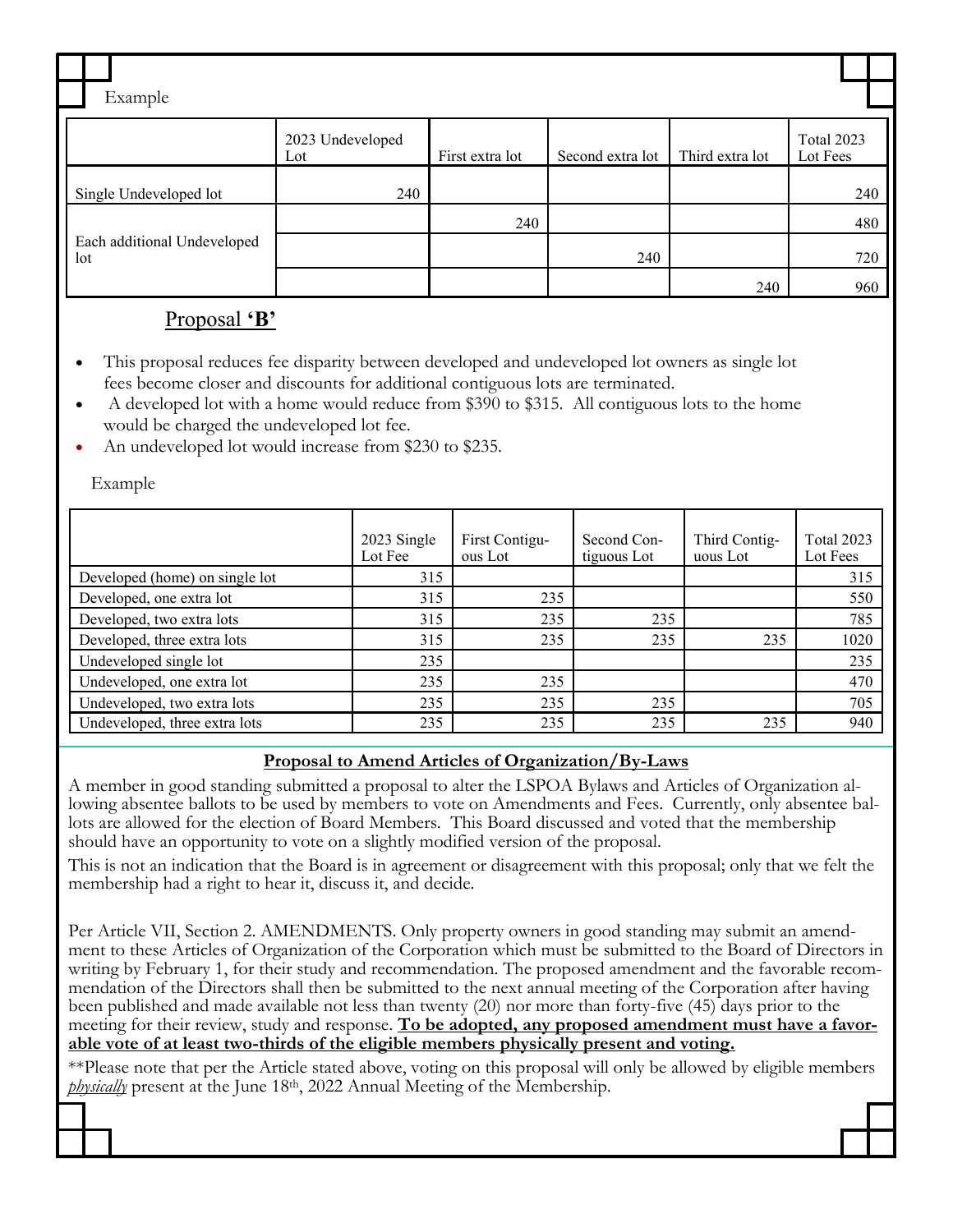**Proposed Bylaw and Article changes establishing the ability of members to submit absentee ballots for votes on Fees and Amendment changes.**

#### **BYLAWS:**

**1.3 VOTING RIGHTS.** Each membership is entitled to one vote regardless of the number of lots owned providing said membership is in good standing. Written proxies will not be accepted. For the purpose of an election of members of the Board of Directors, **and proposals presented to the membership for voting at the Annual Meeting or Special Meeting,** only one absentee ballot may be procured by a property owner in good standing from the business office of the Corporation. Absentee Ballots are to be mailed to the member upon request and must be returned at least ten (10) days before the day of the election, **Annual Meeting or Special Meeting.**

**1.8 QUORUM.** At least fifty (50) eligible members, physically present**, or submitting valid absentee ballots** shall be requisite for and shall constitute a quorum for the transaction of business at all meetings of the members of the Corporation. Any meeting of members may be adjourned from time to time, without notice other than announcement at the meeting, until a quorum shall be **present established**. When a quorum is **present established** at any meeting, the vote of a majority of the eligible members physically present **or submitting valid absentee ballots (Per Section 1, subsection 1.3)** at such meeting shall decide any question, with the exception of proposed amendments to the Articles of Organization or to these By-Laws and Recall, brought before such meeting.

**6.1 AMENDMENTS.** These By-Laws may be amended at any annual meeting of the eligible members of the Corporation. Any amendment to these By-Laws must be submitted in writing by a member in good standing to the Board of Directors for their study, and recommendation. The proposed amendment and the favorable recommendation of the Directors shall then be submitted to the next annual meeting of the Corporation. To be adopted any proposed amendment must have a favorable vote of at least two-thirds (2/3) of the eligible members physically present and voting **and those submitting valid absentee ballots**. (Per Section 1, subsection 1.3) Any amendment inconsistent with the provisions of the Articles of Organization or any violation of any applicable law shall be invalid. Deadline dates shall be the same as those established in the Article VII, Section 2 of the Articles of Organization

#### **ARTICLES OF ORGANIZATION:**

**ARTICLE VI SECTION 2 FEES.** Annual membership fees shall not be changed without prior notice (as provided in Section 1.6 of the By-Laws) and the approval vote of a majority of the eligible members of the Corporation physically present and voting **or submitting valid absentee ballots (Per Section 1, subsection 1.3 of the Bylaws)** at a properly called meeting.

**ARTICLE VII SECTION 2 AMENDMENTS.** Only property owners in good standing may submit an amendment to these Articles of Organization of the Corporation which must be submitted to the Board of Directors in writing by February 1, for their study and recommendation. The proposed amendment and the favorable recommendation of the Directors shall then be submitted to the next annual meeting of the Corporation after having been published and made available not less than twenty (20) nor more than forty-five (45) days prior to the meeting for their review, study and response. To be adopted, any proposed amendment must have a favorable vote of at least two-thirds of the eligible members physically present and voting **and those eligible members submitting valid absentee ballots (Per Section 1, subsection 1.3 of the Bylaws).**

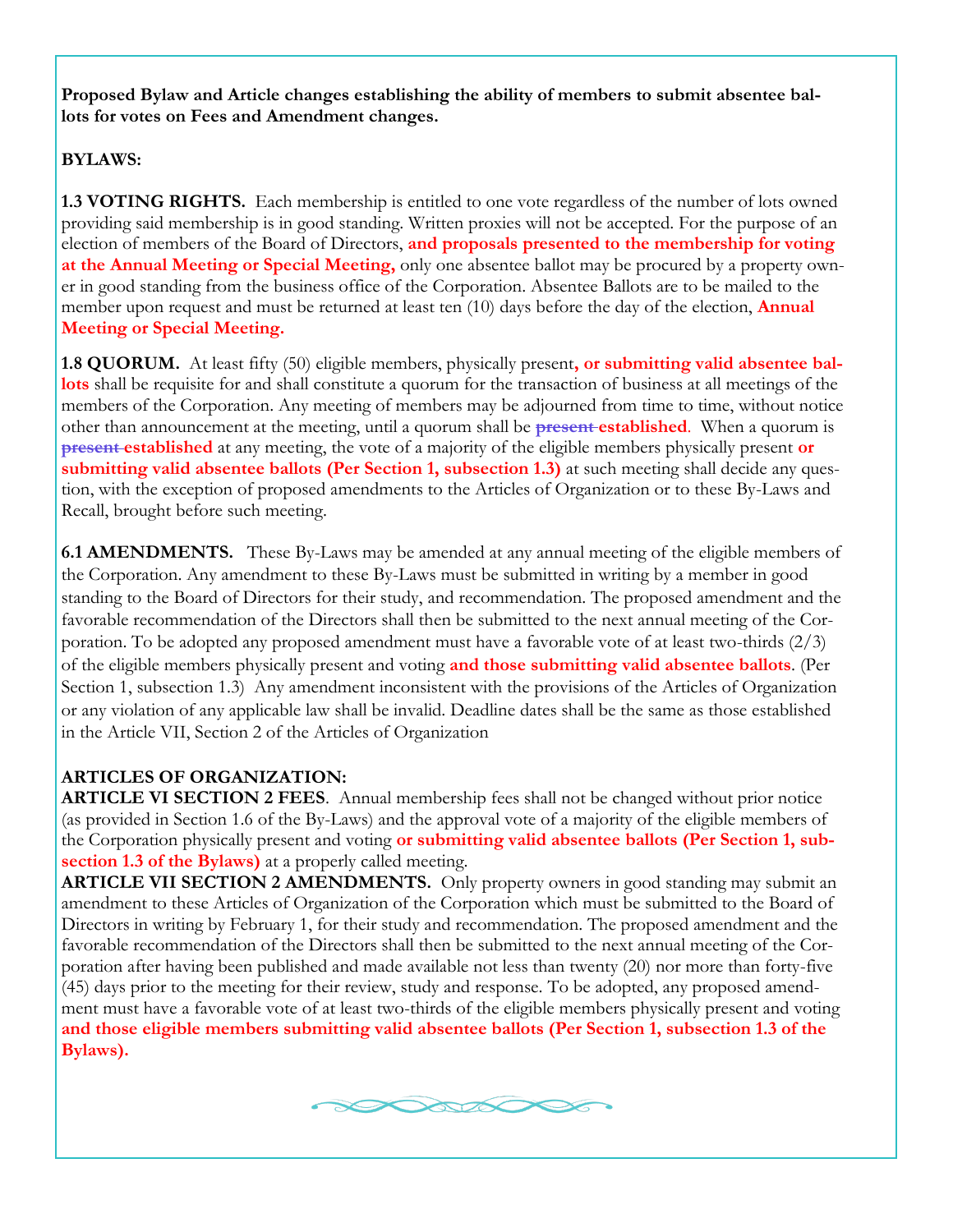## **OTHER NEWS**

#### **Rules and Regulations Updates**

The Board has approved amendments to the Rules & Regulations that apply to all Members of LSPOA. The updated document can be found under the documents tab on our website: [lakewoodshorespoa.com.](file:///C:/Users/Reception/Documents/lakewoodshorespoa.com) You may also call the office to have it mailed or stop in to pick it up.

Amendments were related to:

- Remove any stated fees. This keeps the R&R valid when prices change.
- Correct typos and grammatical errors.
- Strengthen blight enforcement
- Update Beach Club description
- Clarify rental descriptions for amenities

#### **New Docks**

We have purchased new docks and are able to get almost all waitlisted Members a dock. Unfortunately, they were not delivered completely as described and a great deal of work will need to be done this coming fall and winter to allow us to get them on the causeway. In the meantime, they are on the beach near the Beach Club. We are sorry for any inconvenience this may cause.

#### **Motorized Vehicle Usage on the Causeway**

Golf carts, ATVs and side by sides are currently permitted on the LSPOA causeway to assist with transporting supplies, fuel etc. to and from docked boats. Last season the maintenance/security personnel noticed instances of turf damage caused by these vehicles. If the damage persists LSPOA will consider limiting motorized vehicle access on the causeway. All drivers should use caution while driving on the causeway lawn by avoiding excessive speed, wheel spin and turning wheels while not in motion.

#### **Tick Explosion!**

A Member has reported an abundance of ticks in the forested areas of LSPOA. Please take precautions to protect your family and pets. Below is an excerpt from Click on Detroit.

*Experts say our state is experiencing a "tick explosion," with ticks becoming increasingly common. Seeing ticks in most areas of Michigan's Lower Peninsula used to be a rare occurrence. But with [ticks becoming more common](https://www.clickondetroit.com/health/good-health/2021/05/19/tick-risk-now-widespread-in-michigan/) in the southern half of the state, it's important for people to be alert and protect themselves from the parasites when outdoors. Everyone needs to get into the habit of checking themself for ticks after spending time outdoors. The parasites are more than just a nuisance; they carry a number of diseases.*

*According to the U.S. Centers for Disease Control and Prevention, the number of tickborne diseases, like Lyme disease, is increasing at a record pace. In the U.S., climate change has expanded the range of ticks, allowing them to flourish in areas where they previously could not survive.*

*So, what's behind the exploding tick population? Experts say that less snow and milder temperatures are a major factor. And each successful year for ticks means more ticks are able to reproduce -- so they're certainly here to stay.*



There is a dog park located at Sherwood and Lakewood Dr. Right on the water!! It's just one of the several pocket parks located within Lakewood Shores



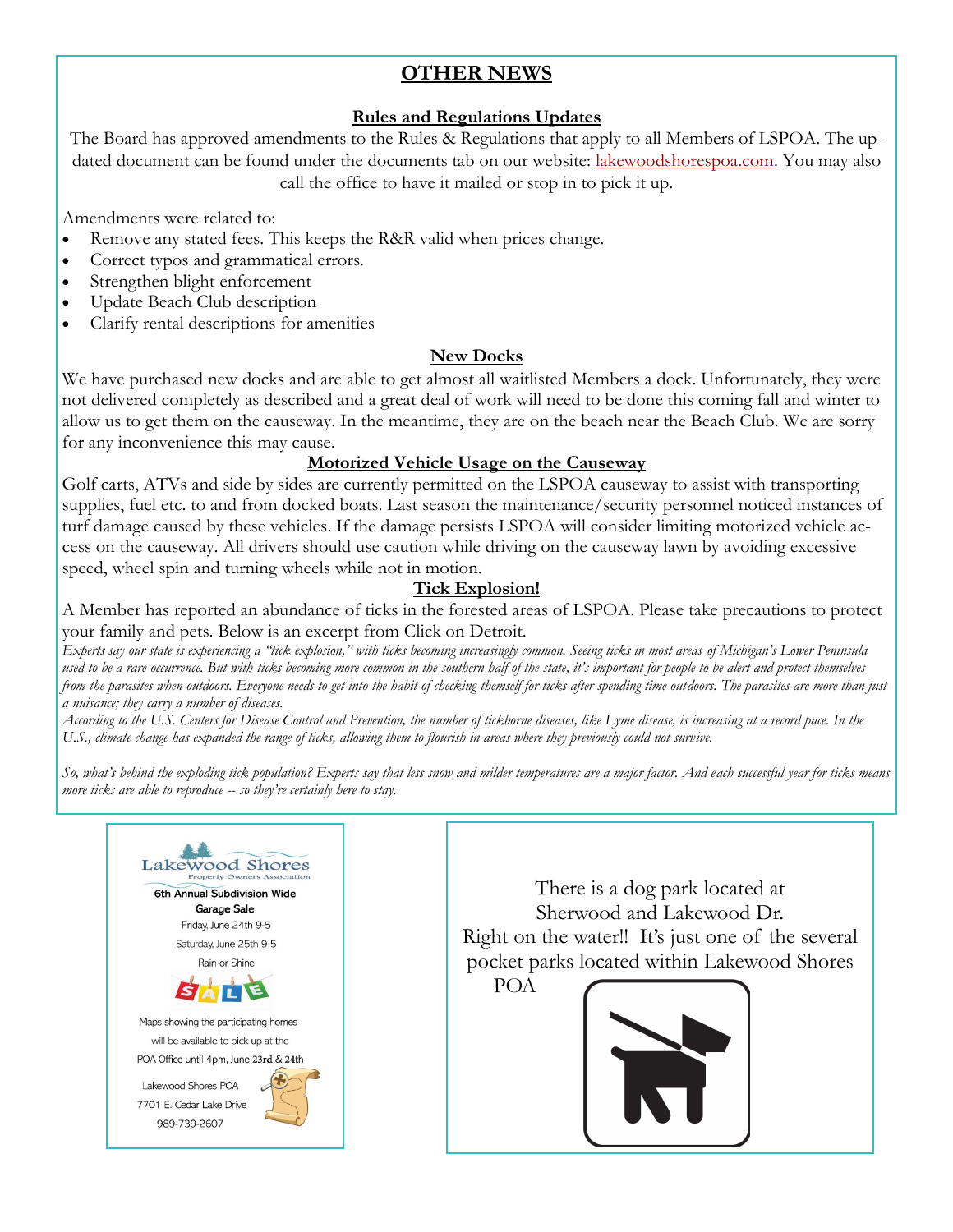# **BEACH CLUB**

Thursday through Saturday 5:00-9:00 pm Sunday 10:00 am-2:00pm Reservations accepted but not required. 989-739-2607 **Happy Hour on the Deck Coming Soon!**

# **Small Watercraft Rack Rentals Available**

At the request of Members, LSPOA has implemented a "kayak" rack for use by Members. The rack is located at the shoreline by the Beach Club and can accommodate kayaks, canoes, S-UP boards etc. Rentals can be weekly, monthly or seasonal. The season runs from May 15-Oct. 15. The rates are as follows.

> Seasonal: \$100 Monthly: \$25 Weekly \$10

The contract can be downloaded by visiting the Member's Login page on our website lakewoodshorespoa.com.

Your login for the page is LSPOA. You can also stop in, call or email the office. 989-739-2607 \* in-

fo@lakewoodshorespoa.com

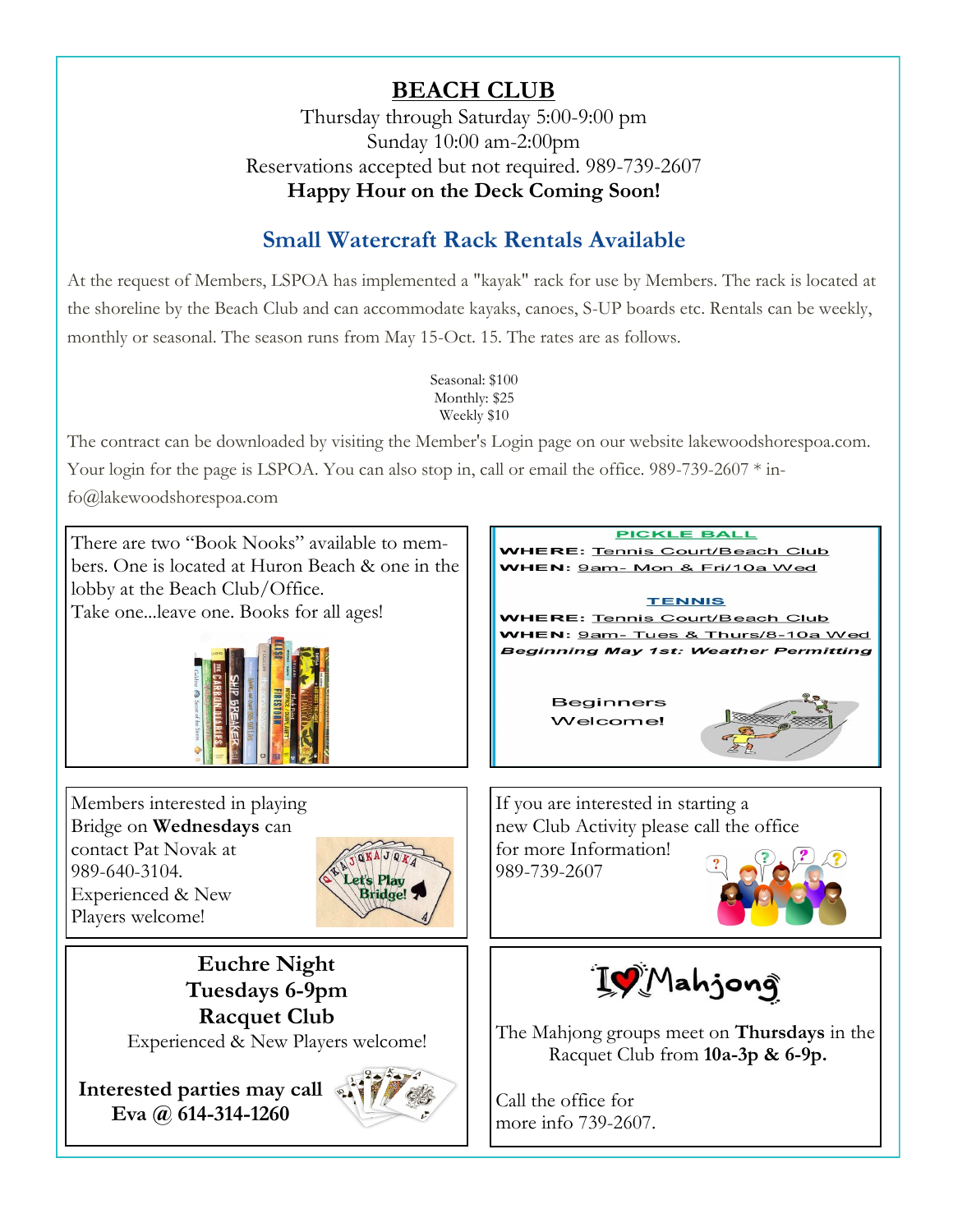**The Racquet Club, Game Room & Conference Room** have Wi-Fi access! Please call the office to get more information about reserving and accessing these facilities. Facility Rental forms are also available on our website at **www.lakewoodshorespoa.com** 

# **These facilities now available to rent & use year around!**



In the event a downed tree is in the road, you can call Iosco County Road Commission They will get it cut up and remove it. However, they cannot help with trees that are on your property. Call-**989-362-4433** or submit a service request at http://www.ioscoroads.org/

ATV's & Golf Carts, Snowmobiles, must follow the Township regulations & guidelines & traffic laws while riding in Lakewood Shores POA. Riding motor vehicles is prohibited on the POA lawns. Riding on POA park trails is allowed.



**SLOW DOWN & STOP!** The office has received reports of speeding & drivers not obeying traffic signs on some of the POA roads. All roads within the POA are residential and the speed limit is 25mph.



**The LSPOA Marina/Causeway** is open for the season. Cedar Lake is a public lake, therefore, the POA would just like to remind members and guests to follow Watercraft Safety Rules and Regulations established by the DNR & County.

Cedar Lake also has a volunteer group that has formed the Alcona/Iosco Cedar Lake Association. If you would like more information about Cedar Lake or would like to become involved as a volunteer contact them at: ALCONA - [IOSCO CEDAR LAKE ASSOCIA-](https://michigan-company.com/co/alcona-iosco-cedar-lake-association-inc)[TION, INC. \)](https://michigan-company.com/co/alcona-iosco-cedar-lake-association-inc) or on Facebook @ Alcona Iosco Cedar Lake Association



If you plan on going on vacation or just the leaving for the weekend, you can request House Checks or be added to the drive by list, done by LSPOA Security. Call the office for more details-739-2607



**???**

#### **DID YOU KNOW?**

- •You can send & receive fax through the POA office. 989-739-7556
- •We accept VISA, MasterCard & Discover cards.
- •Notary service available at the administration office.